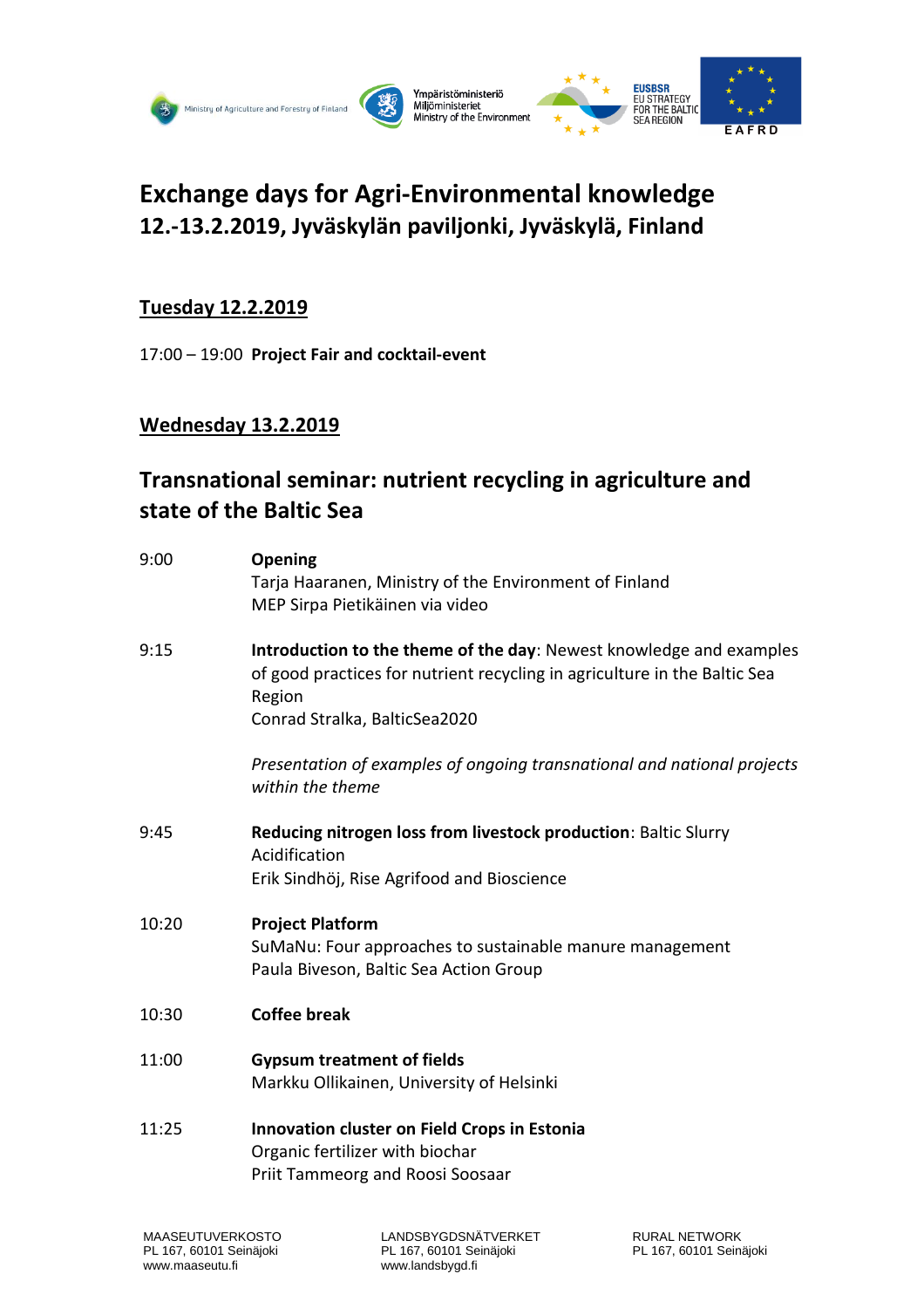





 $\star$ 



| 11:45 | Advanced Manure Standards for sustainable nutrient management and<br>reduced emissions                                                                                                                                                      |  |
|-------|---------------------------------------------------------------------------------------------------------------------------------------------------------------------------------------------------------------------------------------------|--|
|       | Sari Luostarinen, Natural Resources Institute Finland LUKE                                                                                                                                                                                  |  |
| 12:05 | How can this benefit farmers in the Baltic Sea Region?<br>Commenting new knowledge, best practices and participation in<br>transnational EU projects from farming and advisory perspective<br>Representatives of farmers and advisory (tbc) |  |
| 12:45 | Conclusions and synthesis of the 2 seminar days<br>Tarja Haaranen, Ministry of the Environment and Marja-Liisa Tapio-<br>Biström, Ministry of Agriculture and Forestry of Finland                                                           |  |

```
13:00 Lunch
```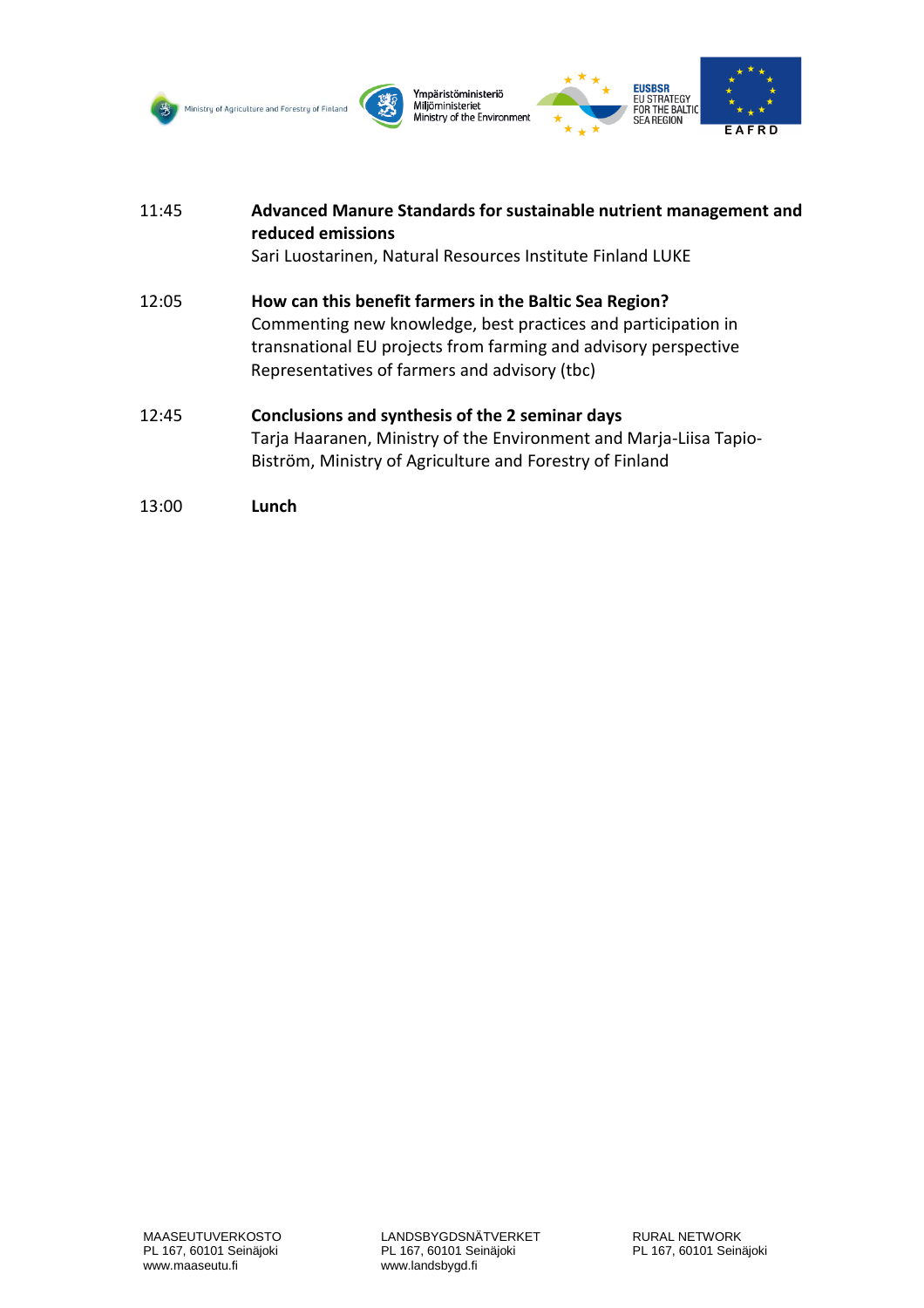





# **Registration information**

# **Registration by 28.1.2019**

- Link to registration: [https://www.lyyti.in/Maatalouden\\_uusimman\\_ymparistotiedon\\_vaihtopaivat\\_7115](https://www.lyyti.in/Maatalouden_uusimman_ymparistotiedon_vaihtopaivat_7115/en) [/en](https://www.lyyti.in/Maatalouden_uusimman_ymparistotiedon_vaihtopaivat_7115/en)
- Registration for a stand in Project Fair by 28.1.2019: <https://www.lyyti.fi/questions/624499e08b>

# **Accommodation**

- Bookings by 15.1.2019. After this date hotel will release unbooked rooms.
- Please, book a room directly from the hotel with the following information
	- o Booking code: BMaaseutuverkosto
	- o Bookings via telephone 020 1234 640 or via email sales.jyvaskyla@sokoshotels.fi
- Hotel option 1: Original Sokos Hotel Alexandra, Hannikaisenkatu 35, 40100 Jyväskylä, +358 20 1234 642
	- o Hotel quota includes 70 rooms for one or two person for the night 12.- 13.2.
	- o Hotel quota includes 10 rooms for one or two person for the night 11.- 12.2.
- Hotel option 2: Solo Sokos Hotel Pavijonki, Lutakonaukio 10, 40100 Jyväskylä, +358 20 1234 645
	- o Hotel quota includes 70 rooms for one or two person for the night 12.- 13.2.
	- o Hotel quota includes 10 rooms for one or two person for the night 11.- 12.2.

# **Accommodation prices 11.-13.2**

- Original Sokos Hotel Alexandra
	- o Room for one person: 102 € / night
	- o Room for two person: 112 € / night
		- If you are planning to share a room, please agree this in advance with the person you are sharing the room and make only one reservation. Please mention both names to the hotel.
	- o Price includes buffet breakfast and possibility to use sauna within certain hours
- Solo Sokos Hotel Pavijonki
	- o Room for one person: 118 € / night
	- o Room for two person: 128 € / night
		- If you are planning to share a room, please agree this in advance with the person you are sharing the room and make only one reservation. Please mention both names to the hotel.